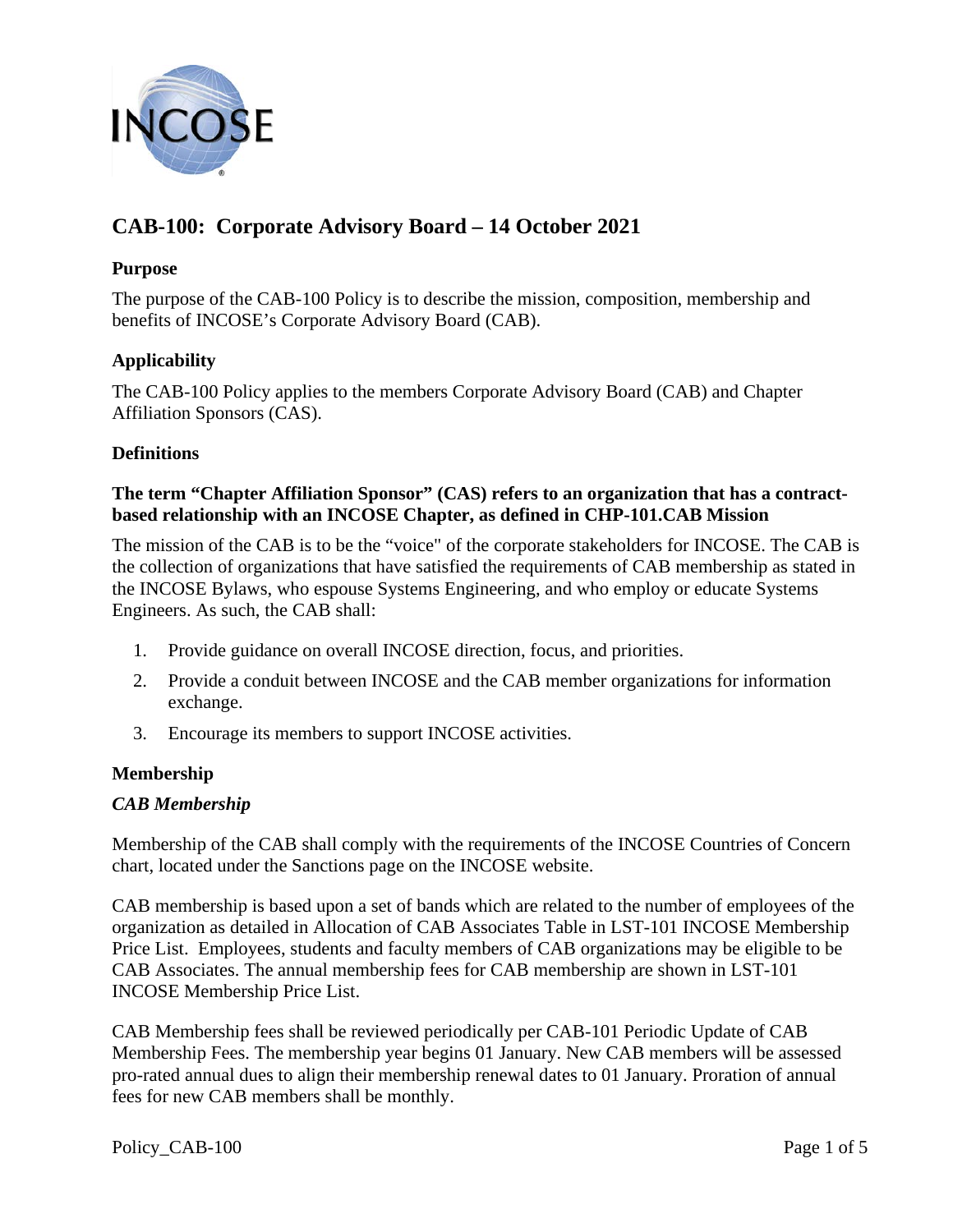

A CAB member dropped from INCOSE membership for non-payment of fees may be reinstated within 12 months of their inactive status at the current CAB membership rate without the need of an Initiation Fee payment.

If a CAB member divests a portion of its company, then the divested company shall be considered a new CAB member upon submission of a CAB application and payment of the Annual Fees as shown in LST-101 INCOSE Membership Price List. The divested company shall not be required to pay the Initiation Fee.

## *CAS Membership*

CAS membership is based upon a set of bands as detailed LST-102 INCOSE Additional Services for Chapter Affiliations Sponsors Price List. Employees, students and faculty members of CAS organizations may be eligible for CAS Associate membership, as detailed in CHP-101. CAS Associate membership is treated as equivalent to CAB Associates. The annual membership fees for CAS membership are shown in LST-102 INCOSE Additional Services for Chapter Affiliations Sponsors Price List.

CAS Membership fees and the membership year shall be in accordance with the applicable Chapter M<sub>o</sub>A.

# *Diversity, Equity, and Inclusion (DEI)*

In accordance with INCOSE Policy DEI-100, the CAB will ensure that structures and mechanisms are in place to ensure that the CAB is an organization where everyone can comfortably be their authentic self, recognizes themselves in other members, and has an equal voice and opportunity in their interactions within the organization.

# **CAB Meetings**

Each CAB member organization may send up to two representatives to a CAB meeting. Only one representative per CAB member organization shall be eligible to vote at a CAB meeting. The CAB Representative must hold an INCOSE CAB Associate membership and is encouraged to be a full INCOSE member. In the case where the CAB Chair and/or CAB Co-Chair is the CAB Representative they must be a full INCOSE member.

The CAB shall hold meetings twice a year in conjunction with the International Workshop (IW) and International Symposium (IS). On the months apart from the IW and IS, the CAB shall hold a regular monthly meeting. The CAB shall make notes and presentation material of all meetings available to the INCOSE Board of Directors.

# **CAB Leadership**

The CAB shall have a Chair and a Co-Chair. The Co-Chair shall be elected by the CAB at the International Workshop from those candidates nominated from the CAB organizations. The Co-Chair-Elect shall then be installed by the CAB. The Co-Chair shall serve in this position for two (2)

Policy\_CAB-100 Page 2 of 5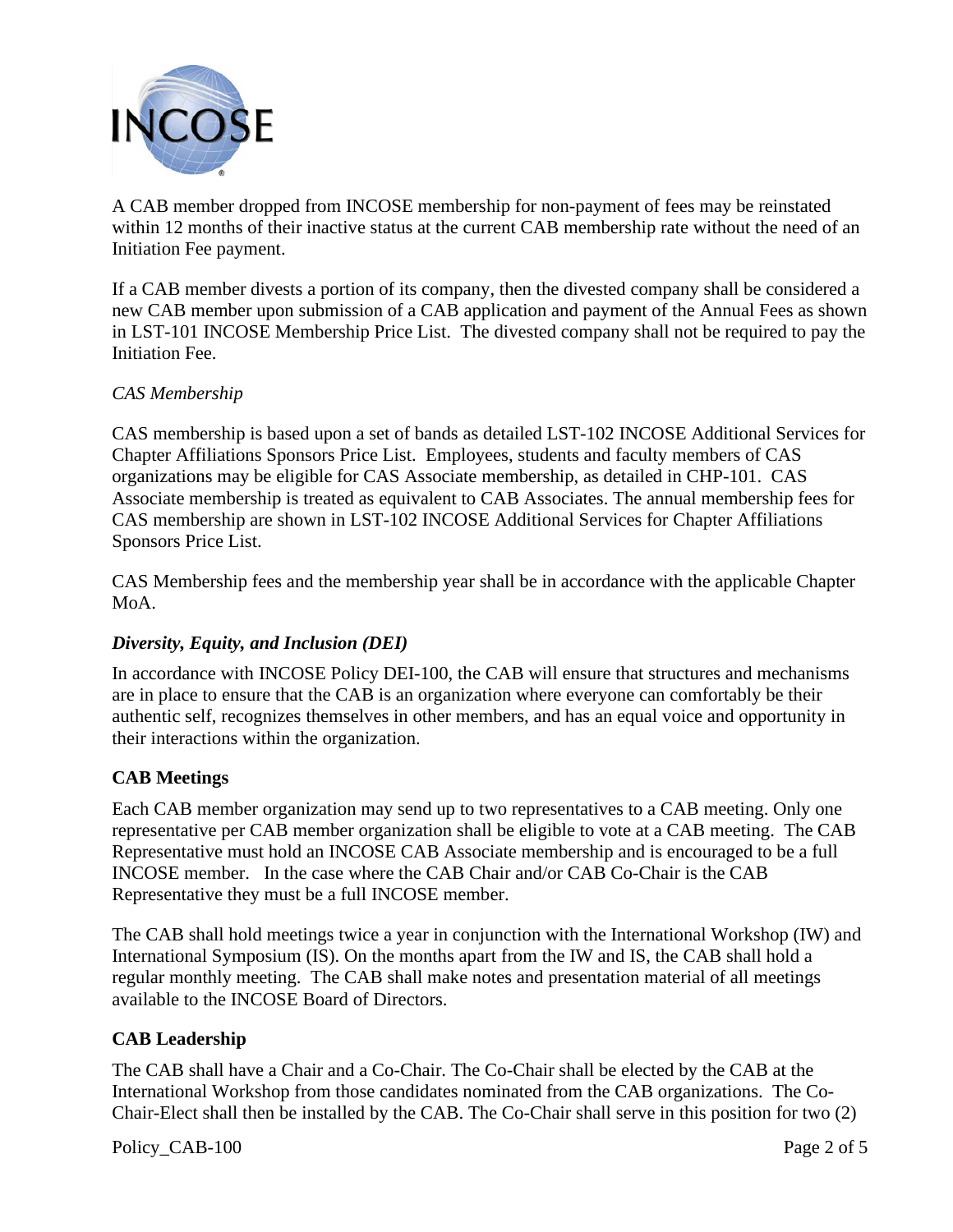

years. At the completion of the Chair's term, the Co-Chair shall advance to the position of Chair and shall be installed in this position by the CAB at the International Workshop. The Chair shall serve in this position for two (2) years.

If for any reason formal installation of the Chair or Co-Chair fails to occur as specified, those elected shall take possession of office on the  $1<sup>st</sup>$  of February following the election.

The CAB shall appoint one (1) Appointed Director to the INCOSE Board of Directors. This position is held by the CAB Chair *ex officio*. In the event that the CAB Appointed Director position is declared vacant, a replacement director shall be appointed in accordance with Article III of the Bylaws. The CAB Chair and Co-Chair must be full members of INCOSE.

The CAB chair shall be on the distribution list for Board of Directors, Technical Operations, and Sector Leaders.

# **CAB Needs**

The CAB will provide the Board of Directors a list of CAB *Needs*. This list will be reviewed annually and updated as necessary at an INCOSE business meeting, and the Board of Directors (BoD) or delegated representative(s) will provide the CAB a current status of INCOSE efforts in fulfilling these needs. The *Needs* list provides the CAB an opportunity to identify specific goals and objectives for priority emphasis consistent with the INCOSE Vision, Mission and Strategic Objectives.

# **CAB Benefits**

CAB member organizations shall receive the following benefits. Note that Intellectual Property Rights and usage of INCOSE products by CAB organizations are governed by INCOSE Policy ADM-103.

- 1. Representative Role on the Corporate Advisory Board (CAB chair has a voting seat on INCOSE BoD)
- 2. Functions for CAB member representatives who attend the business meetings. These shall be hosted by INCOSE with the INCOSE Board of Directors in attendance to promote networking and goodwill in furthering the INCOSE Vision, Mission, and Objectives. The function at the International Workshop will usually be part of a fund-raising event for the INCOSE Foundation to show the CAB support for the work of the Foundation. The function at the International Symposium is usually a plated dinner networking event. The CAB representative and a guest of their choosing will be invited to the CAB function at the International Symposium.
- 3. Recognition in selected INCOSE publications.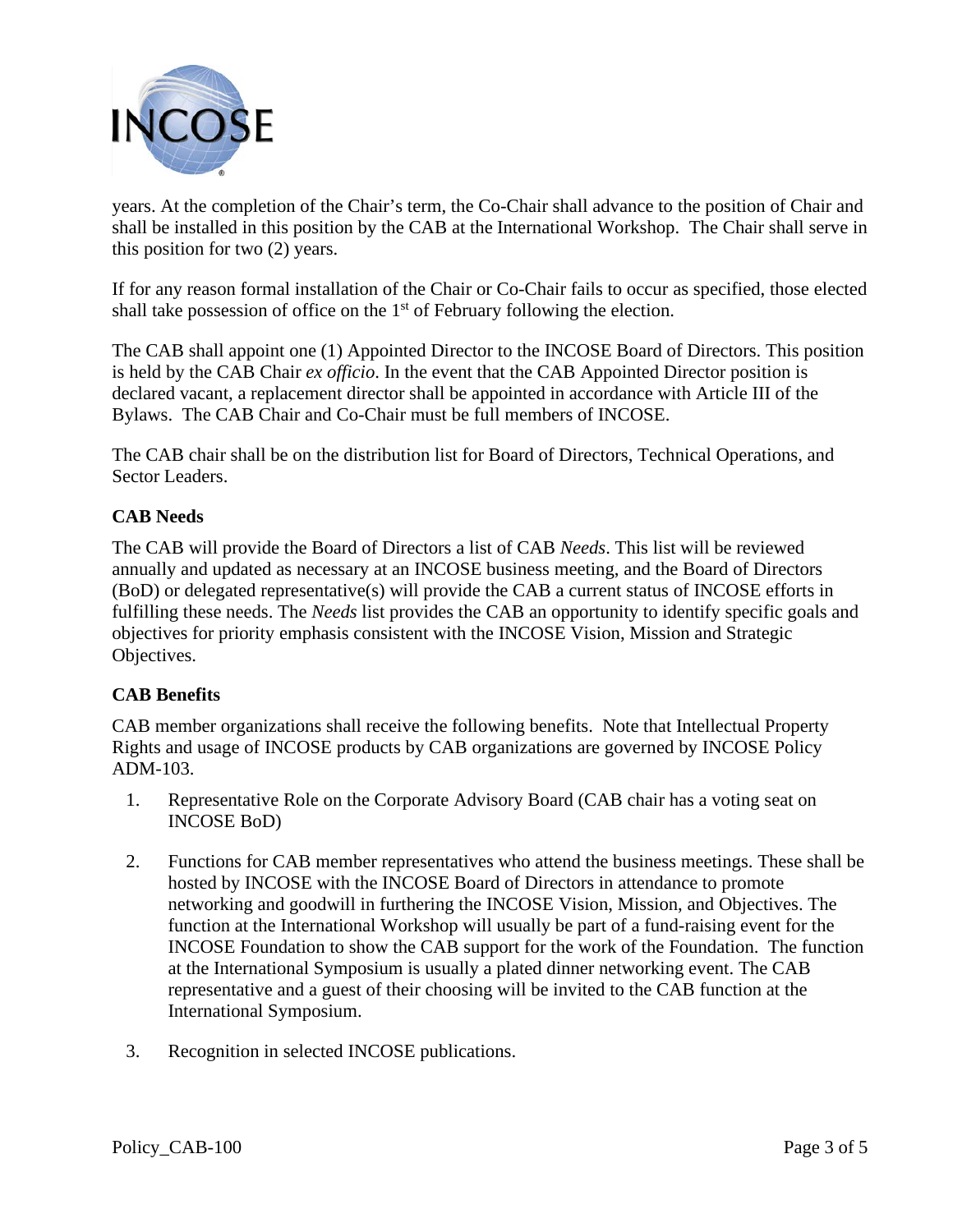

- 4. A hyperlink from the INCOSE CAB web home page to a URL provided by the CAB organization. The destination page will be provided by the CAB organization, subject to approval by INCOSE.
- 5. Reduced rates on selected advertising within INCOSE.
- 6. CAB Associate membership for employees or students/faculty of the CAB organization up to the number that are provided as part of the CAB membership.
	- a. CAB Associate benefits are defined by LST-100 INCOSE *Member Benefits Table*.
	- b. A provision for CAB Associates to upgrade their membership to individual membership (full or student) at a discounted rate.
- 7. Recognition in the International Symposium Brochure and Proceedings, and acknowledgement at both the International Workshop and International Symposium events.
- 8. Access for the CAB Representative to the on-line INCOSE Membership Directory and the directory of CAB member organizations and representatives.
- 9. Access for the CAB representative to INCOSE products as listed in LST-100 *Member Benefits Table*.
- 10. One registration for the International Symposium for the CAB organization (excludes Very Small Organizations).
- 11. Opportunity to nominate candidate(s) for the allocated CAB slots for INCOSE's Institute for Technical Leadership (TLI) each year.
- 12. Academic Council CAB members are eligible to apply for Academic Equivalency for the INCOSE Systems Engineering Certification knowledge requirement in accordance with Policy CER-101.

#### **Related Policies**

CHP-101 Additional Services for Chapter Affiliation Sponsors TEC-101 Sale & Distribution of INCOSE Technical Products LST-100 INCOSE Member Benefits Table LST-102 INCOSE Additional Services for Chapter Affiliations Sponsors Price List